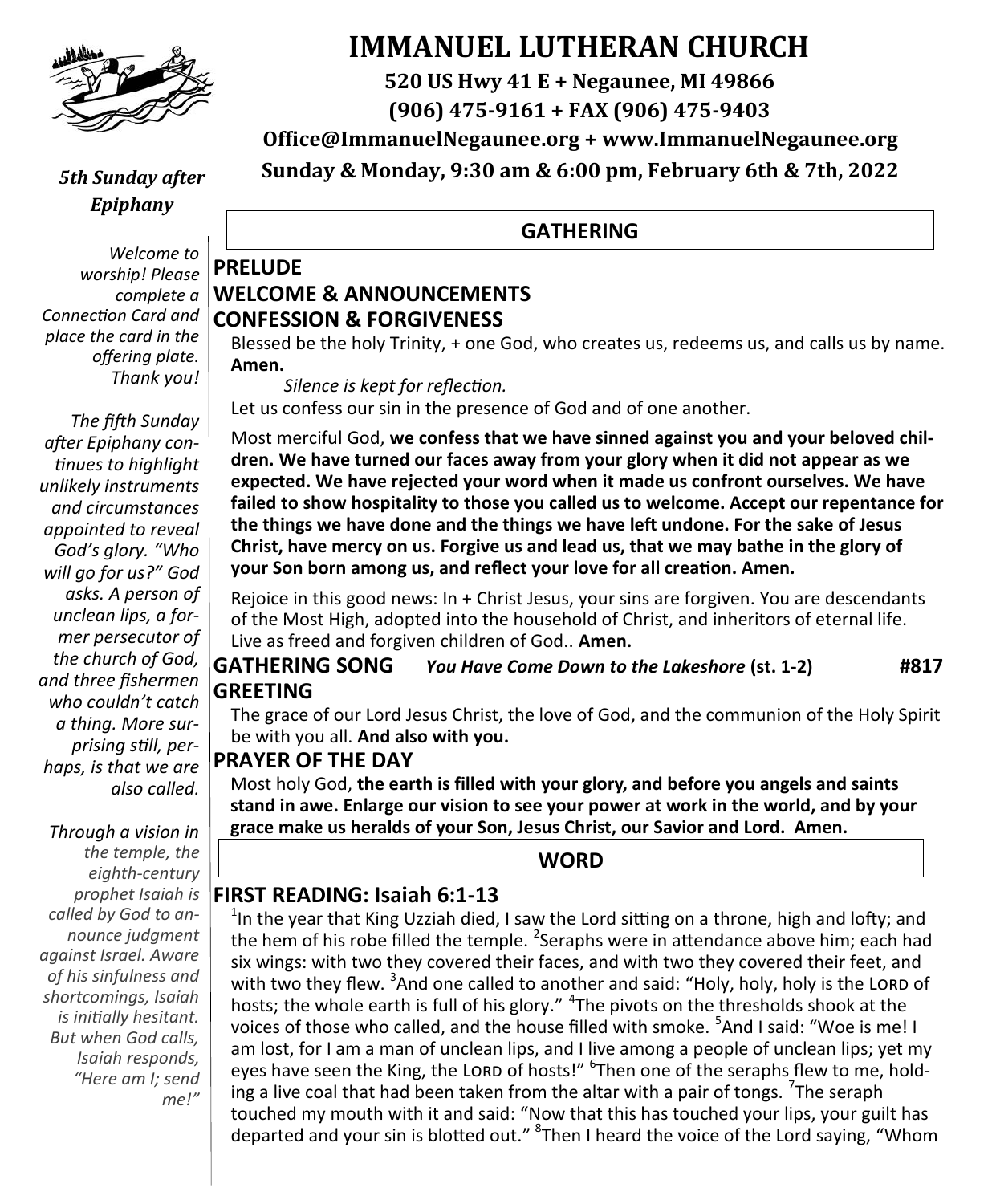shall I send, and who will go for us?" And I said, "Here am I; send me!" <sup>9</sup>And he said, "Go and say to this people: 'Keep listening, but do not comprehend; keep looking, but do not understand.<sup>' 10</sup>Make the mind of this people dull, and stop their ears, and shut their eyes, so that they may not look with their eyes, and listen with their ears, and comprehend with their minds, and turn and be healed." <sup>11</sup>Then I said, "How long, O Lord?" And he said: "Until cities lie waste without inhabitant, and houses without people, and the land is utterly desolate;  $^{12}$ until the LORD sends everyone far away, and vast is the emptiness in the midst of the land.  $^{13}$ Even if a tenth part remain in it, it will be burned again, like a terebinth or an oak whose stump remains standing when it is felled." The holy seed is its stump.

Word of God. **Word of Life. Thanks be to God.**

#### **PSALM 138**

 $1$ I will give thanks to you, O LORD, with my whole heart; before the gods I will sing your praise.

2 **I will bow down toward your holy temple and praise your name, because of your steadfast love and faithfulness;**

**for you have glorified your name and your word above all things.**

<sup>3</sup>When I called, you answered me;

you increased my strength within me.

4 **All the rulers of the earth will praise you, O Lord,**

**when they have heard the words of your mouth.**

<sup>5</sup>They will sing of the ways of the LORD,

that great is the glory of the LORD.

6 **The Lord is high, yet cares for the lowly, perceiving the haughty from afar.**

 $7$ Though I walk in the midst of trouble, you keep me safe; you stretch forth your hand against the fury of my enemies; your right hand shall save me.

8 **You will make good your purpose for me;** 

**O Lord, your steadfast love endures forever;** 

**do not abandon the works of your hands.**

#### **SECOND READING: 1 Corinthians 15:1-11**

 $1$ Now I would remind you, brothers and sisters, of the good news that I proclaimed to you, which you in turn received, in which also you stand, <sup>2</sup>through which also you are being saved, if you hold firmly to the message that I proclaimed to you—unless you have come to believe in vain. <sup>3</sup> For I handed on to you as of first importance what I in turn had received: that Christ died for our sins in accordance with the scriptures, <sup>4</sup>and that he was buried, and that he was raised on the third day in accordance with the scriptures, <sup>5</sup>and that he appeared to Cephas, then to the twelve. <sup>6</sup>Then he appeared to more than five hundred brothers and sisters at one time, most of whom are still alive, though some have died. <sup>7</sup>Then he appeared to James, then to all the apostles. <sup>8</sup> Last of all, as to one untimely born, he appeared also to me. <sup>9</sup> For I am the least of the apostles, unfit to be called an apostle, because I persecuted the church of God.  $^{10}$ But by the grace of God I am what I am, and his grace toward me has not been in vain. On the contrary, I worked harder than any of them—though it was not I, but the grace of God that is with me.  $11$ Whether then it was I or they, so we proclaim and so you have come to believe.

Word of God. **Word of Life. Thanks be to God.** 

#### **GOSPEL ACCLAMATION**

*Alleluia. Jesus says, Follow me, and I will make you fish for people. Alleluia. (Matt. 4:19)*

*I will bow down toward your holy temple. (Ps. 138:2)*

*Paul delivers in a nutshell the story of the gospel that was given to him. In the lineage of the Christian faith, we have received the good news of God's love from generations of believers before us, and we continue to tell this story to the world.*

*.*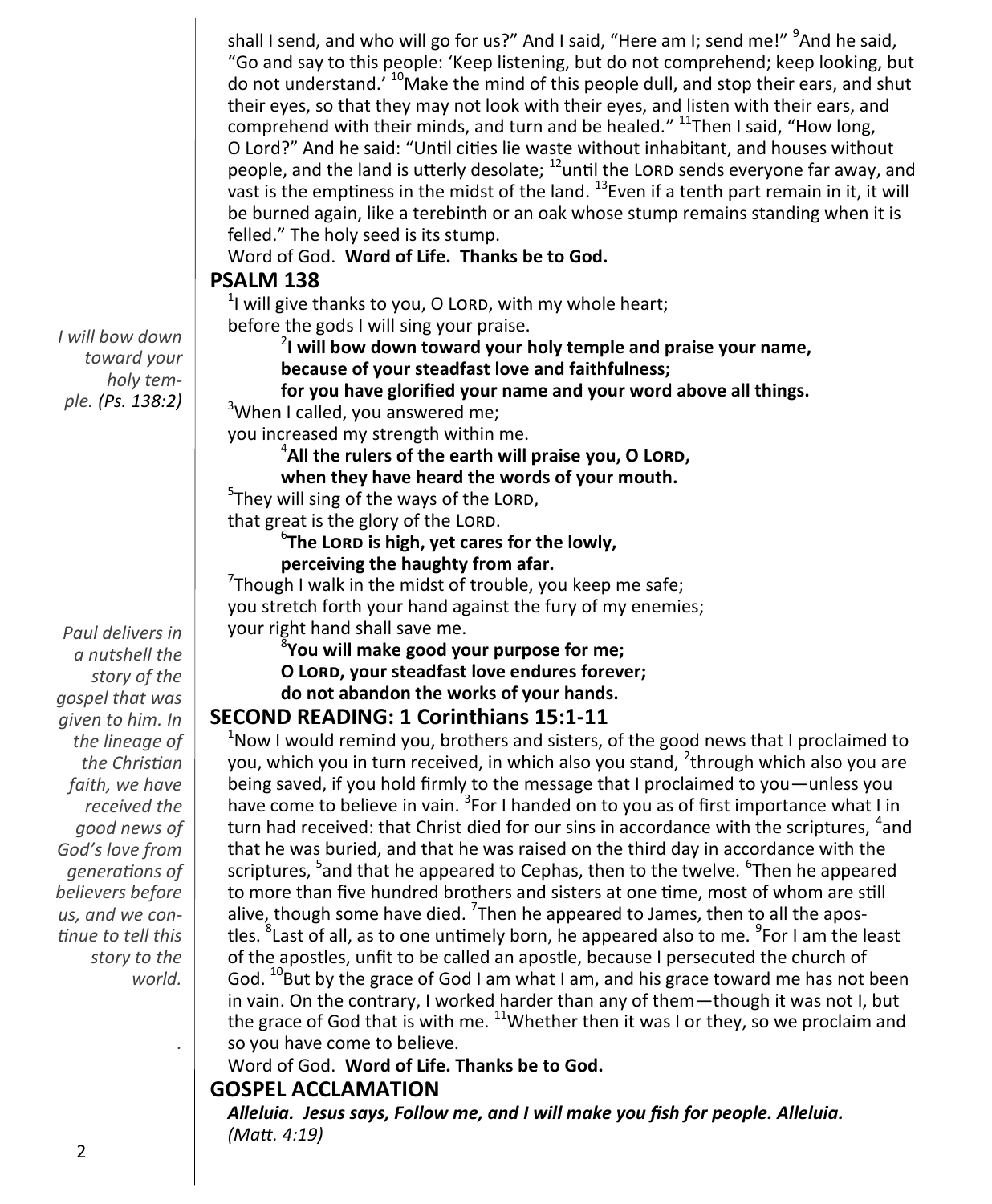#### **GOSPEL: Luke 5:1-11**

The holy gospel according to…

#### **Glory to you, O Lord.**

 $1$ Once while Jesus was standing beside the lake of Gennesaret, and the crowd was pressing in on him to hear the word of God,  $2$ he saw two boats there at the shore of the lake; the fishermen had gone out of them and were washing their nets. <sup>3</sup>He got into one of the boats, the one belonging to Simon, and asked him to put out a little way from the shore. Then he sat down and taught the crowds from the boat. <sup>4</sup>When he had finished speaking, he said to Simon, "Put out into the deep water and let down your nets for a catch." <sup>5</sup> Simon answered, "Master, we have worked all night long but have caught nothing. Yet if you say so, I will let down the nets." <sup>6</sup>When they had done this, they caught so many fish that their nets were beginning to break. <sup>7</sup>So they signaled their partners in the other boat to come and help them. And they came and filled both boats, so that they began to sink. <sup>8</sup>But when Simon Peter saw it, he fell down at Jesus' knees, saying, "Go away from me, Lord, for I am a sinful man!" <sup>9</sup>For he and all who were with him were amazed at the catch of fish that they had taken; <sup>10</sup>and so also were James and John, sons of Zebedee, who were partners with Simon. Then Jesus said to Simon, "Do not be afraid; from now on you will be catching people." <sup>11</sup>When they had brought their boats to shore, they left everything and followed him.

The Gospel of our Lord.

**Praise to you, O Christ.**

**SERMON** *Pastor Molly Eversoll*

**SONG** *You Have Come Down to the Lakeshore* **(st. 3-4) #817 APOSTLES' CREED**

**I believe in God, the Father almighty, creator of heaven and earth.**

**I believe in Jesus Christ, God's only Son, our Lord, who was conceived by the Holy Spirit, born of the virgin Mary, suffered under Pontius Pilate, was crucified, died, and was buried; he descended to the dead. On the third day he rose again; he ascended into heaven, he is seated at the right hand of the Father, and he will come to judge the living and the dead.**

**I believe in the Holy Spirit, the holy catholic church, the communion of saints, the forgiveness of sins, the resurrection of the body, and the life everlasting.** 

#### **Amen.**

#### **PRAYERS OF INTERCESSION**

The Spirit of the Lord is poured out upon us in abundance; so we are bold to pray for the church, the world, and all that God has made.

*A brief silence.*

Equip your church to proclaim the good news that we have first received: the forgiveness and grace shown to us through Jesus Christ. Send us out as apostles, sharing the hope of your salvation with a waiting world. God of grace, **hear our prayer.**

Holy are you, O God of hosts. Heaven and earth are filled with your glory. Reveal your splendor in fiery sunsets and in deep blue twilights. Teach us to recognize you in the beauty of our natural world. God of grace, **hear our prayer.**

Soften the hearts of rulers and governments that they perceive and tend to the needs of their people. Remove corruption and the impulse toward violence. Protect first responders and military personnel who risk their lives in service of others. God of grace, **hear our prayer.**

Your steadfast love endures forever; do not abandon those who look to you for hope and healing. Bless doctors, nurses, social workers, therapists, and all caregivers. Draw near to those who are scared, sick, or in pain. God of grace, **hear our prayer.**

*Jesus' teaching of God's word has begun to draw great crowds. For Simon, James, and John, Jesus' teaching inspires hospitality, then obedience, and then risk. After Jesus' creative power is revealed, fear and amazement leads these three fishermen to leave everything behind to become apostles.*

*Renew our lives that we may welcome and care for one another and that we may live and serve within the greater community of Negaunee and the world, witnessing to others your abundant love, grace, and welcome.*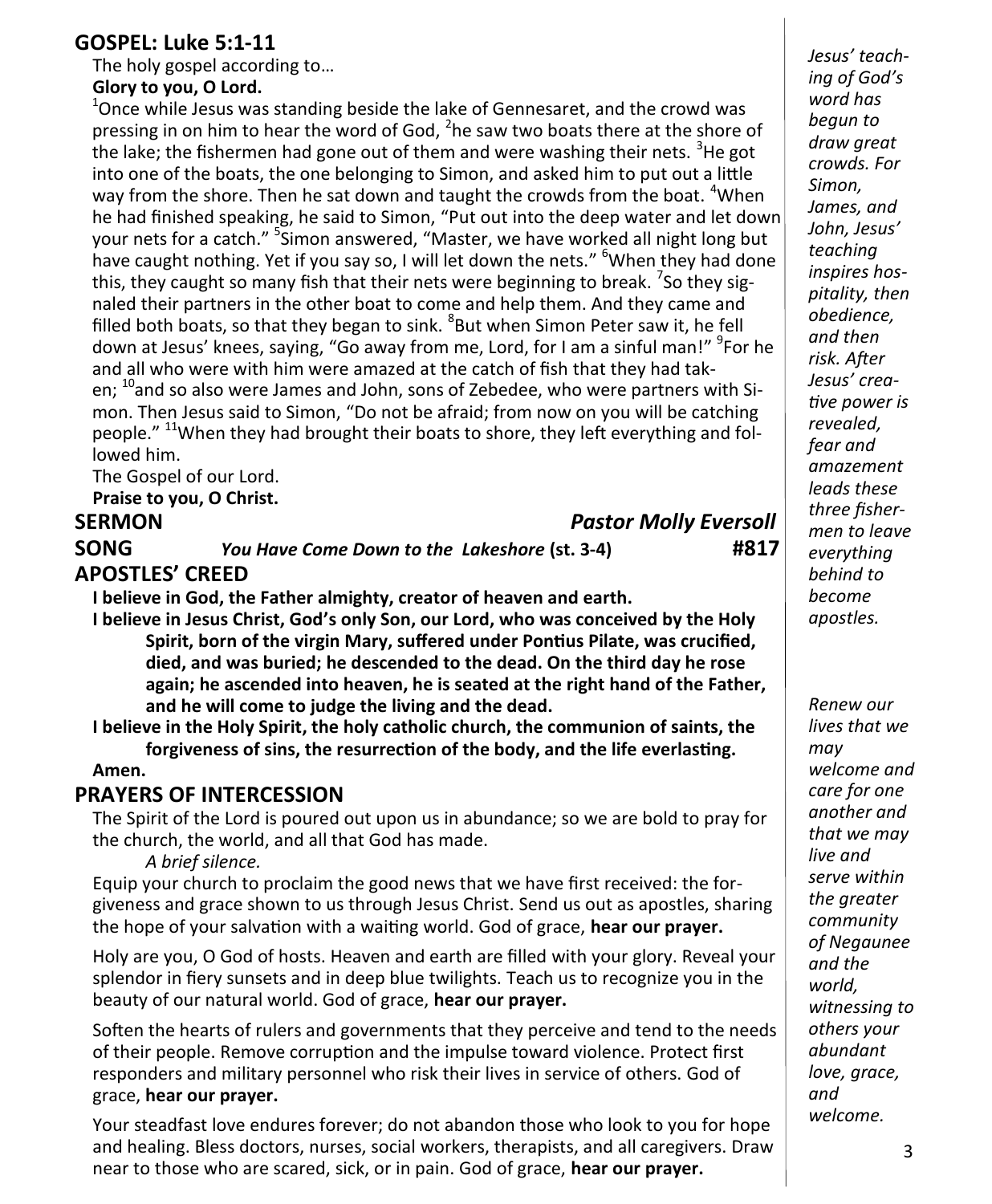*All baptized Christians who believe this true presence are welcome and encouraged to receive Holy Communion today. Please assist your child(ren) if you wish them communed.*

*Parents, We believe that the true body and blood of Jesus Christ is in/with/under the bread and wine.* 

The disciples received help from partners as they brought in an abundant catch of fish. So strengthen this congregation's partnerships with community organizations and ministries, including Messiah Lutheran's asylum refugee ministry. Multiply our shared efforts and bring joy to our relationships. God of grace, **hear our prayer.** *Here other intercessions may be offered.* 

We give thanks for our ancestors in faith who boldly answered your call. By their example give us courage to live in faith and to proclaim your mercy until the day that you gather us into your glory. God of grace, **hear our prayer.**

Since we have such great hope in your promises, O God, we lift these and all of our prayers to you in confidence and faith; through Jesus Christ our Savior. **Amen.**

#### **SHARING OF CHRIST'S PEACE**

The peace of Christ be with you always. **And also with you.**

**MEAL**

### **OFFERING PRAYER**

**OFFERING**

Blessed are you, O God, Sovereign of the universe. **You offer us new beginnings and guide us on our journey. Lead us to your table, nourish us with this heavenly food, and prepare us to carry your love to a hungry world, in the name of Christ our light. Amen.**

#### **THANKSGIVING AT THE TABLE**

#### **THE LORD'S PRAYER**

**Our Father, who art in heaven, hallowed be thy name, thy kingdom come, thy will be done, on earth as it is in heaven.**

**Give us this day our daily bread; and forgive us our trespasses, as we forgive those who trespass against us; and lead us not into temptation, but deliver us from evil.**

**For thine is the kingdom, and the power, and the glory, forever and ever. Amen. COMMUNION DISTRIBUTION**

#### **PRAYER AFTER COMMUNION**

We give you thanks, gracious God**, for we have feasted on the abundance of your house. Send us to bring good news and to proclaim your favor to all, strengthened with the richness of your grace in your Son, Jesus Christ. Amen.**

#### **SENDING**

#### **BLESSING**

God, who leads you in pathways of righteousness, who rejoices over you, and who calls you by name, + bless your going out and your coming in, today and forever. **Amen.**

**~~~~~~~~~~~~~~~~~~~~~~~~~~~~~~~~~~~~~~~~~~~~~~~~~~~~~~~~~~**

#### **DISMISSAL**

Go with Christ into a weary world. Share the good news. **Thanks be to God.**

#### **POSTLUDE**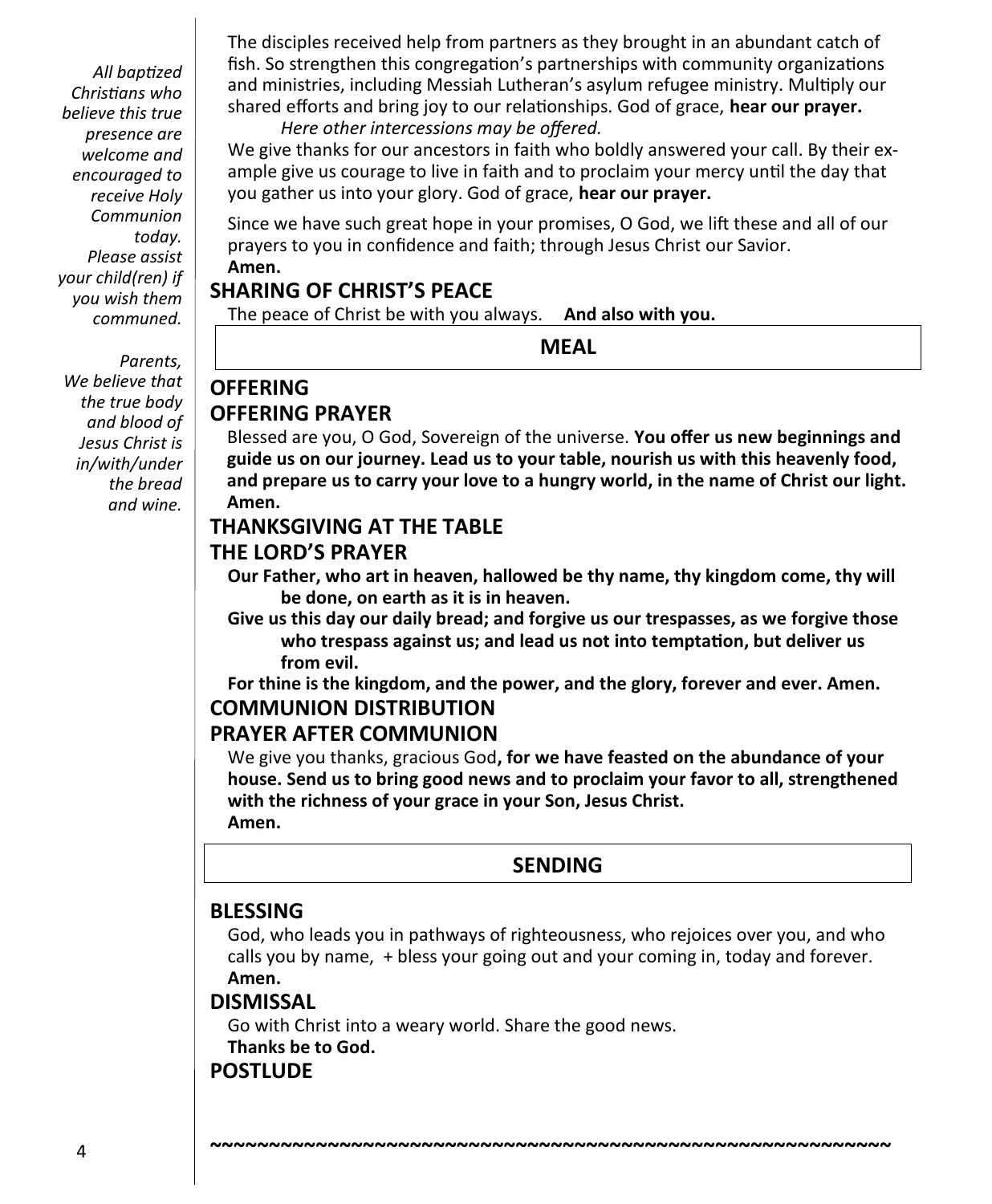### **ANNOUNCMENTS FOR THE WEEK OF, February 6 - 13, 2022**

**\****WELCOME* We welcome *Pastor Molly Eversoll*, Pastor of Messiah Lutheran in Marquette, to our pulpit. Molly will share with us the story of Messiah's asylum refugee ministry, our February Mission Emphasis.

**\*GIVING YOUR OFFERINGS:** Thank you for continuing to financially support our on-going congregational mission. **NOTE:** We have phased out the GivePlus Mobile App. The GivePlus Mobile app is no longer supported. In its place, you may download the VANCO Mobile app. VANCO Mobile is a free app and offers a better user experience with easy giving options, including giving to special funds. Here are the steps to follow:

- 1. **Search for Our Church**  Enter our church's name or use the invite code and click SEARCH. Then, select our church.
- 2. **Select Your Fund and Amount**  Select your fund and donation frequency, then select your payment method.
- 3. **Enter Payment Method**  Select a payment method and enter your credit card, debit card, or bank account information. You can save this payment method for future donations.
- 4. **Choose to Cover Processing Fees**  You can choose to cover the donation processing fees by adding a small amount on top of your gift. Click the button to opt in.

**5. Complete Your donation** - Review and complete your gift by clicking SUBMIT. If giving online through Immanuel's website, there is no change.

**\*SUNDAY SCHOOL:** If you are interested in Sunday School for your child(ren), there is always open enrollment for toddlers through Grade 5. The class meets at 9:15 am and classes start at 9:30 am. Go to the Facebook page for updated information, or you can always call the office at (906-475-9161). Bring your child(ren) to worship with us.

**\*CHURCH PHOTO DIRECTORY: A HARD-COPY OF OUR CHURCH DIRECTORY IS AVAILABLE AT THE CHURCH!** You can also view it online or via the FREE mobile app. Printed copies are available on the upper level resource table and at the front entrance. To view the directory online, go to **members.InstantChurchDirectory.com** and follow the prompts under "Sign In" to "Create a login now." Use your email address that you included in your directory submission and confirm it following the instructions. If you did not submit an email for directory use, you won't be able to access the directory online. There is also a free mobile app available for download at the Apple® App store in iTunes®, Google Play™ store and the Amazon Fire App Store. Simply search for "**Instant Church Directory**" to get the download. The same login protocol as above applies to the app. Need help or have questions? Please contact the church office: (906) 475-9161.

**\*REVELATION STUDY…** is underway on Thursdays at 6:00 PM both in person (fellowship hall) and online (church website). No RSVP is necessary. Just bring your Bible. Pastor Steve will provide study materials in downloadable and printed form. Explore this strange and wonderful final book of the New Testament that is best understood as a series of seven broad cycles each beginning either with the life of Christ or the beginning of the Christian Church and completed by the coming of Christ for judgment of the world.

#### **\*2022 CONTRIBUTION ENVELOPES ARE NOW IN THE OFFICE. IF YOU DID NOT PICK YOURS UP, YOU CAN GET IT FROM THE OFFICE.**

\***PAINTING FUND RAISER** - The *Sanctuary Painting Project Fund Raiser* has reached it'<sup>s</sup> intended goal of \$15,000. In fact, our new balance is **\$15,414.82**. *Thank you ALL, and Praise be to God!!* This dollar amount will help with some of the cost that was involved with this Project. Thank you for any donation you made, or if desired, still can make. But, the goal has been reached!!!















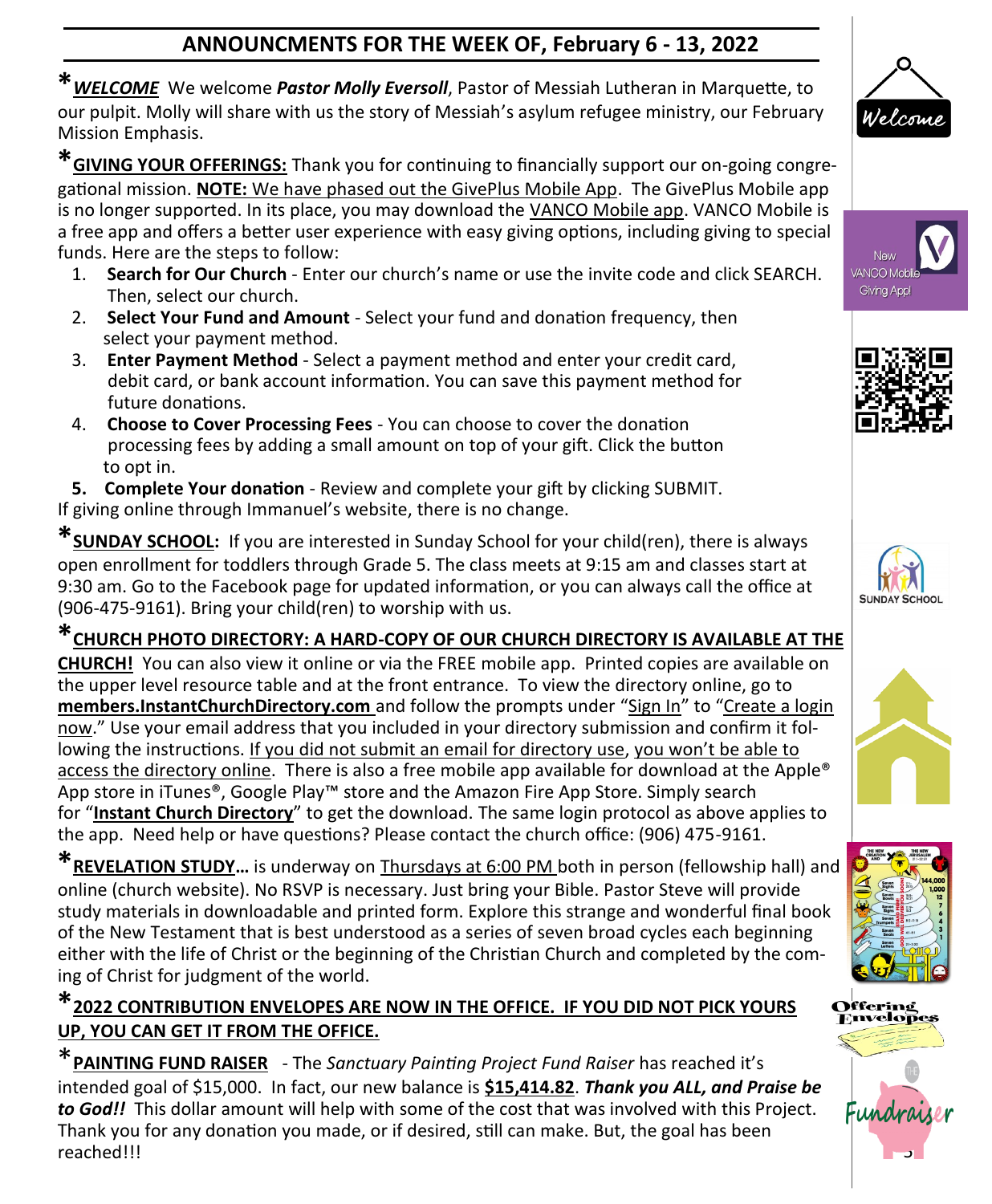

*\****CARE CLINIC** *Thank you to all of you who contributed to the Care Clinic*. Whether it be articles of needed clothing or monies, we thank you all. *(Pastor Tom & Luanne Skrenes were handling this Project.)*

#### **KEEP IN YOUR PRAYERS**



**Pray For**: *Nancy Burton, Gerry Davidson, Pat DeWitt, Dan Hendrickson, Pete Hicks, Billy Jo Kaufman, Peggy Jackson, Betty Kinnunen, Anna Laurila, Don & Mary Leece, John Meier, Wendy Niemi, Elaine Ojala, Arianna Paananen, Don & Vera Palomaki, Joyce Peterson, Jessica Roberts, Linda Sjolund, Bob & Maxine Sylvester, Richard Toyra, and all COVID patients*.

Our Shut-ins: *Bettie Ahola, Rudy Gagnon, Charlene Kivisto, Timothy Kjellman, Betty Lukkarinen, Leo Nirva, Mary Parkkonen, Janet Penhale, Butch Pynnonen, Lillian Rivers, Paul Smith, Lynne Tossava*.

Members in the Armed Service: *Luke DeWitt, Adrianna Gustafson, Michael Gustafson, Hunter (Jessica) Hetrick, Dennis Koski, Jacque Kurian, Tanner Romback, Trevor Romback, Michael Sedlock, Ethan Wallner, Jason Wallner*, and *all Armed Services Families. ~~~~~~~~~~~~~~~~~~~~~~~~~~~~~~~~~~~~~~~~~~~~~~~~~~~~~~~~~~~~~~~~~~~~~~~~~~~*



# **Hybrid Annual Congregational Meeting TODAY, Sunday, Feb. 6, 2022, at 10:45 AM.**

**Participation can be done in person (in Immanuel's Fellowship Hall) or via Zoom (see below). The following, along with downloadable copies of the annual report and constitutional amendments, are available at [www.ImmanuelNegaunee.org.](http://www.ImmanuelNegaunee.org) The proposed constitution was approved by a majority-vote at the October 31, 2021,** 

**special meeting of the congregation. It now needs to be ratified (without change) by a 2/3-vote at the February 6, 2022, annual meeting.**

# **ZOOM Access Details for the Annual Meeting**

**Simply use your computer, tablet or smartphone to open this link Sunday, February 6, 2022, beginning at 10:30 am, joining by click on the following URL [https://us02web.zoom.us/j/88289875015?](https://us02web.zoom.us/j/88289875015?pwd=TjE1d29lM2dNTVYyRm5seGdnUGtndz09) [pwd=TjE1d29lM2dNTVYyRm5seGdnUGtndz09](https://us02web.zoom.us/j/88289875015?pwd=TjE1d29lM2dNTVYyRm5seGdnUGtndz09)**

**If you're calling in by phone, dial anyone of the following six phone numbers. (NOTE: Long-distant charges may apply to your call.)**

| +1 646 558 8656 | +1 312 626 6799 | +1 253 215 8782 |
|-----------------|-----------------|-----------------|
| +1 301 715 8592 | +1 669 900 9128 | +1 346 248 7799 |

**When asked for your Meeting ID, enter 882 8987 5015, followed by #. When asked for your Participant ID, simply enter #. When asked for the Meeting Password, enter 356333, followed by #.**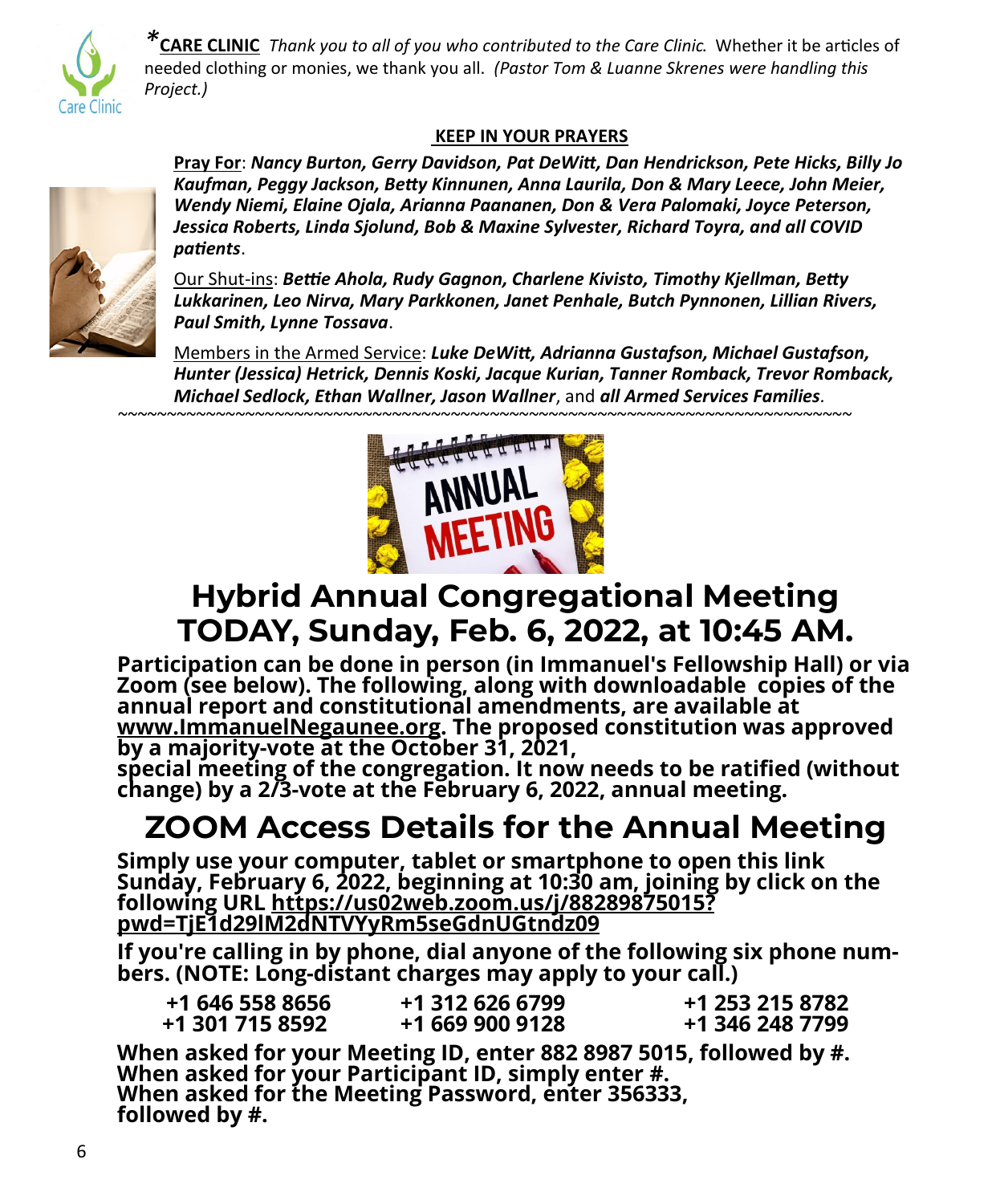# **VOLUNTEERS ASSISTING IN SERVICE**

 **SERVING IN WORSHIP:** *Pastor Steve Solberg Pastor Molly Eversoll*

#### **ORGANIST/PIANIST/MUSICIAN:** *Connie Scanlon*

**Worship Services: Sun. @ 9:30 am / Mon. @ 6 pm Office Hours: 8 am-2 pm, Monday-Thursday (or by appt.)**

#### **ASSISTING IN THE SERVICE:**

|                      | 9:30 am USHERS/GREETERS - Dean Patron & Jim Hayward |
|----------------------|-----------------------------------------------------|
| 6 pm USHERS/GREETERS | - Reuven Romback & Kevin Crupi                      |

- 9:30 am LECTOR *Jim Hayward* 6 pm LECTOR — *Gary Suardini*
- 9:30 am COMM. ASST.'S *– Jean Manginen* 6 pm COMM. ASST.'S – *Connie Kemper*
- 
- 9:30 am Tech Team *Tyler Moore & Luanne Skrenes* 6 pm Tech Team - *Need Volunteer*



# **FEBRUARY'S MONTHLY MISSION**

**~~~~~~~~~~~~~~~~~~~~~~~~~~~~~~~~~~~~~~~~~~~~~~~~~~~~~~~~~~~~~~~~~~~~~~~~~~~~~~~~~~~~~**

### **FEBRUARY'S MONTHLY MISSION EMPHASIS** … **our Mission Emphasis for the month of February is Messiah Lutheran Church Asylum Refugee Support.**

Messiah Lutheran Church in Marquette is sponsoring a refugee family from Honduras in Central America seeking asylum in this country. The mother and two boys left Honduras over two years ago and spent two years at the Mexican border waiting for permission to enter this country. The family arrived in Marquette in August. The boys are in school and all are learning English. There are some long term medical issues that are being resolved. Asylum has not been granted yet, but the process continues slowly and legally.



Thank you to Messiah for their continued financial and emotional support of this family. We are here to help you and the family with this undertaking.

If you wish to give above-and-beyond to this mission, please use February's mission emphasis envelope from your offering envelope box or in some other way designate your gift. *Thank you for your generosity!* 

> Thank you for giving \$1,415.00 in January to *Our Tanzanian Companion Ministry Relationships*. The recipients will be richly blessed with your generosity! Thank you!